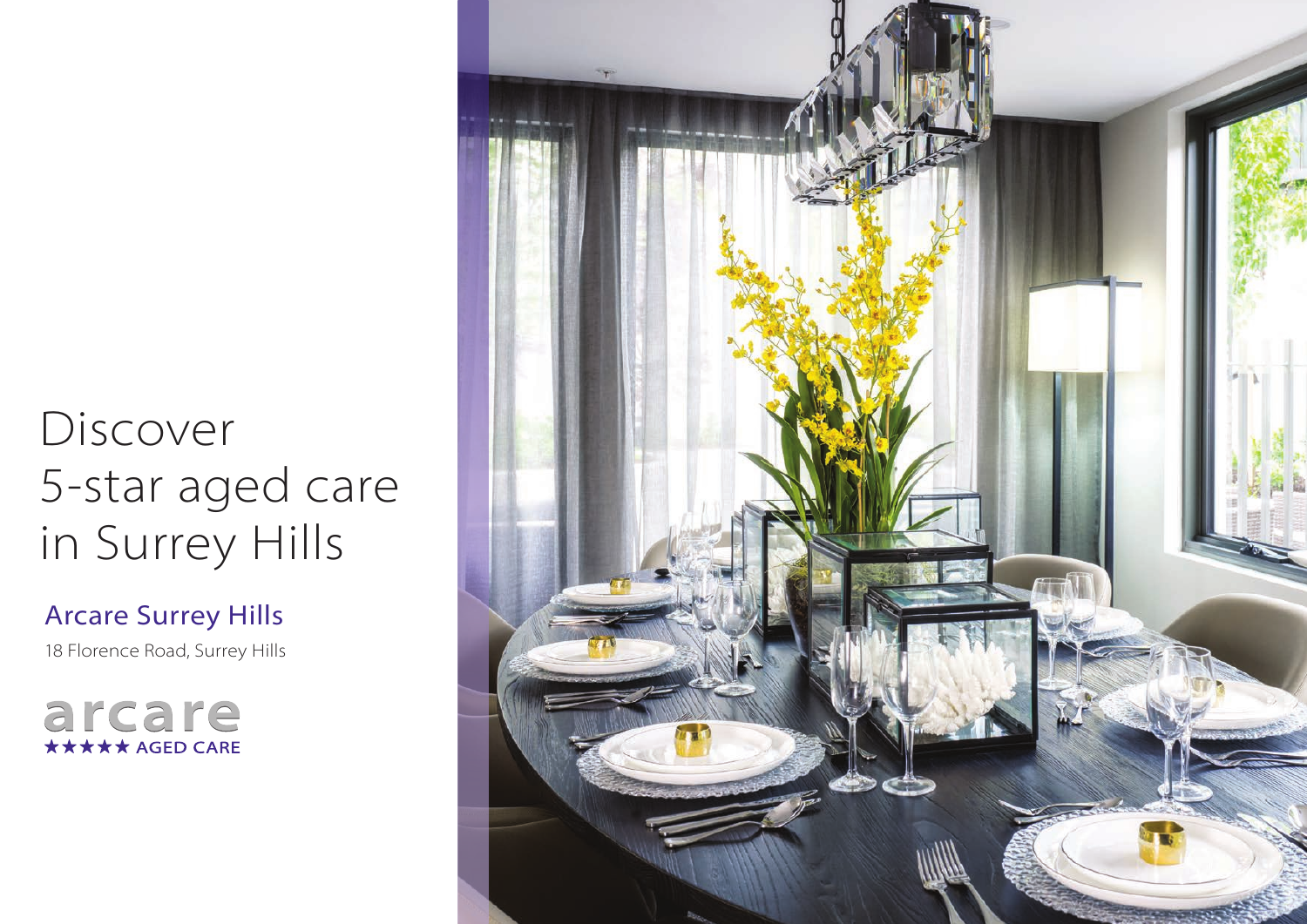### Welcome

Welcome to Arcare Surrey Hills five-star aged-care.

Australian owned and operated for more than 40 years, we are renowned for creating stunning architecturally designed living environments with luxurious interiors and spacious courtyards and gardens.

We hope you enjoy Arcare Surrey Hills.

### Benefits

#### Arcare Surrey Hills private suites include:

- Ensuite with shower
- Ample storage
- Flat screen TV with Foxtel
- Individual heating & cooling system
- Balcony & courtyard access

### Arcare Surrey Hills community features:

- Delicious meals prepared fresh on site
- Boutique café
- Wireless internet
- Hair salon
- Billiards room
- Conference centre
- Private dining room
- & gardens
- worship room • Intimate dining & lounge rooms

• Movie theatre /

- Manicured courtyards
- Residence bus





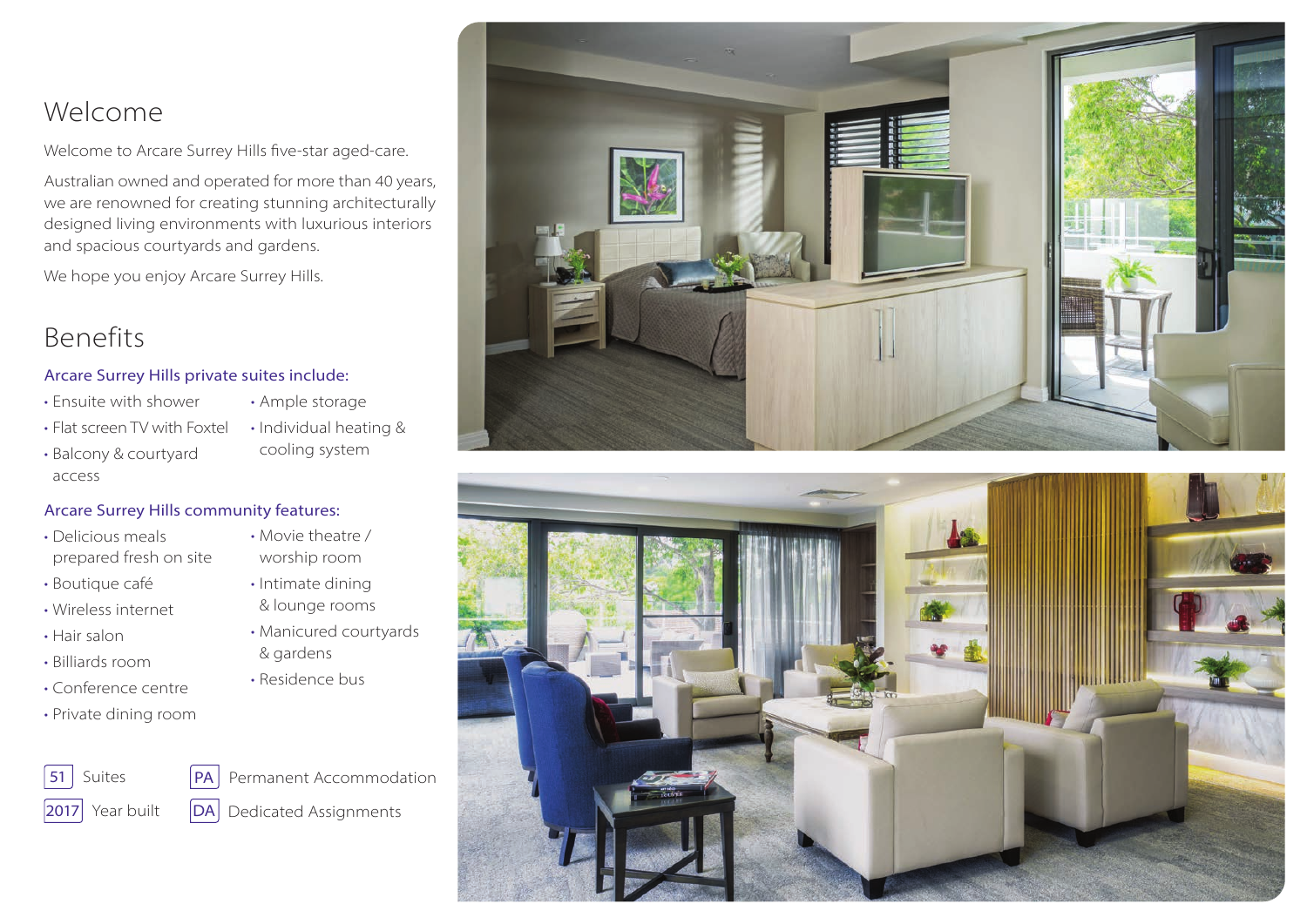# Arcare Signature

Arcare Signature provides enhanced daily living and social experiences to every resident and their family.

### Meals

- Two meals for family and friends on your first day
- Choice of menu at both lunch and dinner
- Weekly hot cooked breakfast
- A selection of bottled wine and beer/ alternative beverages with lunch and dinner
- Two hot or cold beverages from our café every week
- Exclusive use of our private dining room

### Lifestyle and social

• Weekly high tea

- Welcome gift on arrival
	- Weekly pre-dinner drinks

• Exercise classes

- Art and culture groups
- Companionship program
- Weekly gold experience at the theatre
- Local small group bus outings

### Entertainment

- Foxtel in your own private suite
- Wireless internet in your own private suite
- Samsung tablet in your own private suite







# Relationship-First Approach

Everyone who joins an Arcare residence will enjoy our unique Relationship-First Approach where nurturing honest, respectful and consistent relationships with our residents is the most important thing that we do.

Central to this are our Dedicated Assignments where each resident has their own support team consistently working with them.

Our commitment to continuity fosters friendships and trust between residents, team members and families.

These friendships are at the heart of our residential communities, where everyone looks out for each other and a sense of security, belonging, continuity, purpose, fulfilment and significance is felt by all.